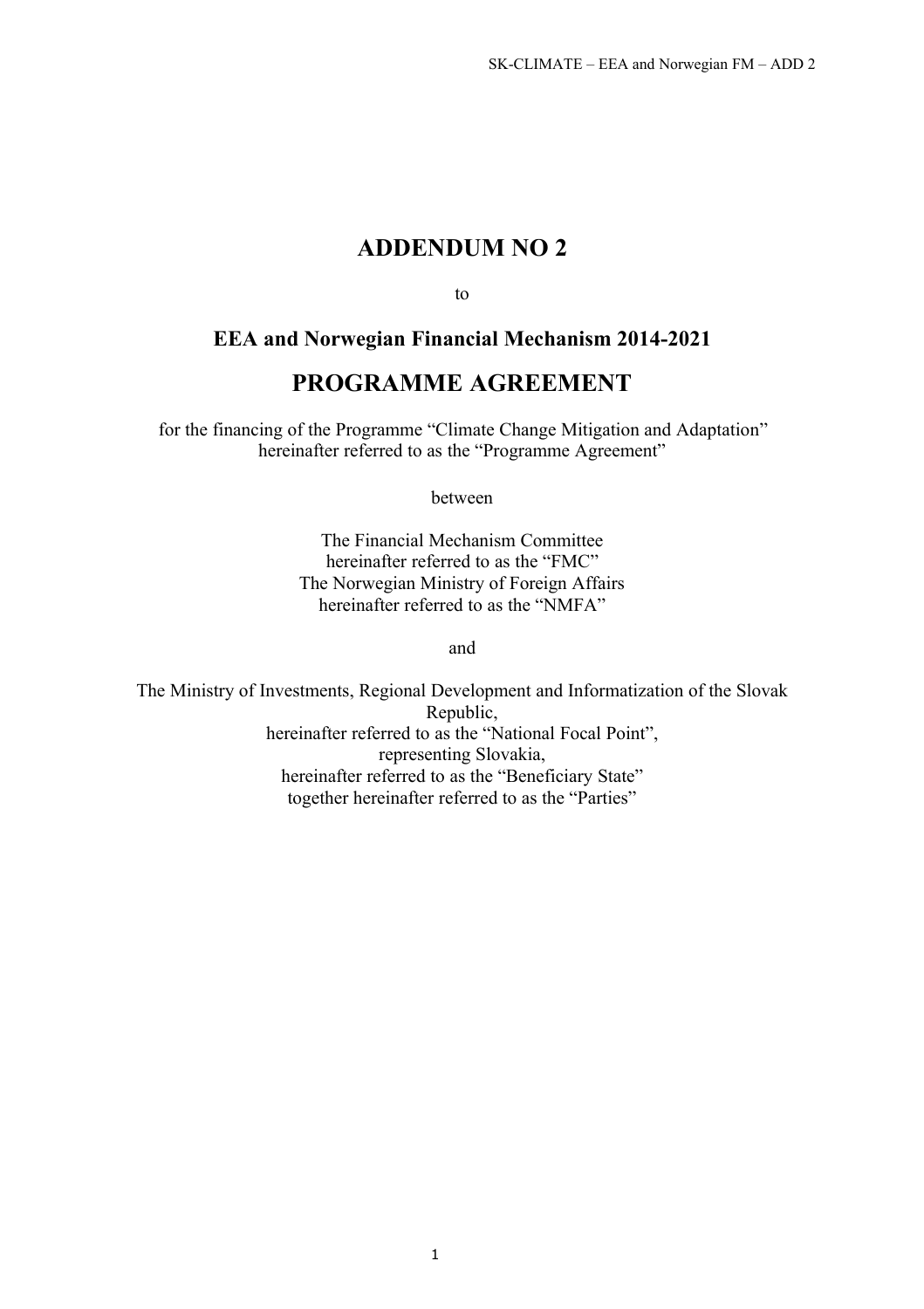# Article 1

- 1 . The Annexes to the EEA and Norwegian Financial Mechanism Programme Agreement for the financing of the Programme SK-CLIMATE "Climate Change Mitigation and Adaptation" are replaced by the Annexes sent with this Addendum.
- 2 . The modifications contained in the new versions of the Annexes to the Programme Agreement entered into force on 16/02/2022.

# Article 2

This Addendum and the Annexes accompanying it constitute an integral part of the Programme Agreement. Except from the modifications stated above, the Programme Agreement remains unchanged.

Signed in Brussels on 10 March 2022

Signed in Bratislava on …………

For the FMC and NMFA

For the National Focal Point

………………………………. ……………………………….

Henning Stirø Mrs Iveta Turčanová Managing Director Financial Mechanism Office

on behalf of the Ministry of Investments, Regional Development and Informatization of the Slovak Republic authorised to sign the Addendum of the Programme Agreement by the power of attorney No 006310/2021/OROPTP-10 since 07/09/2021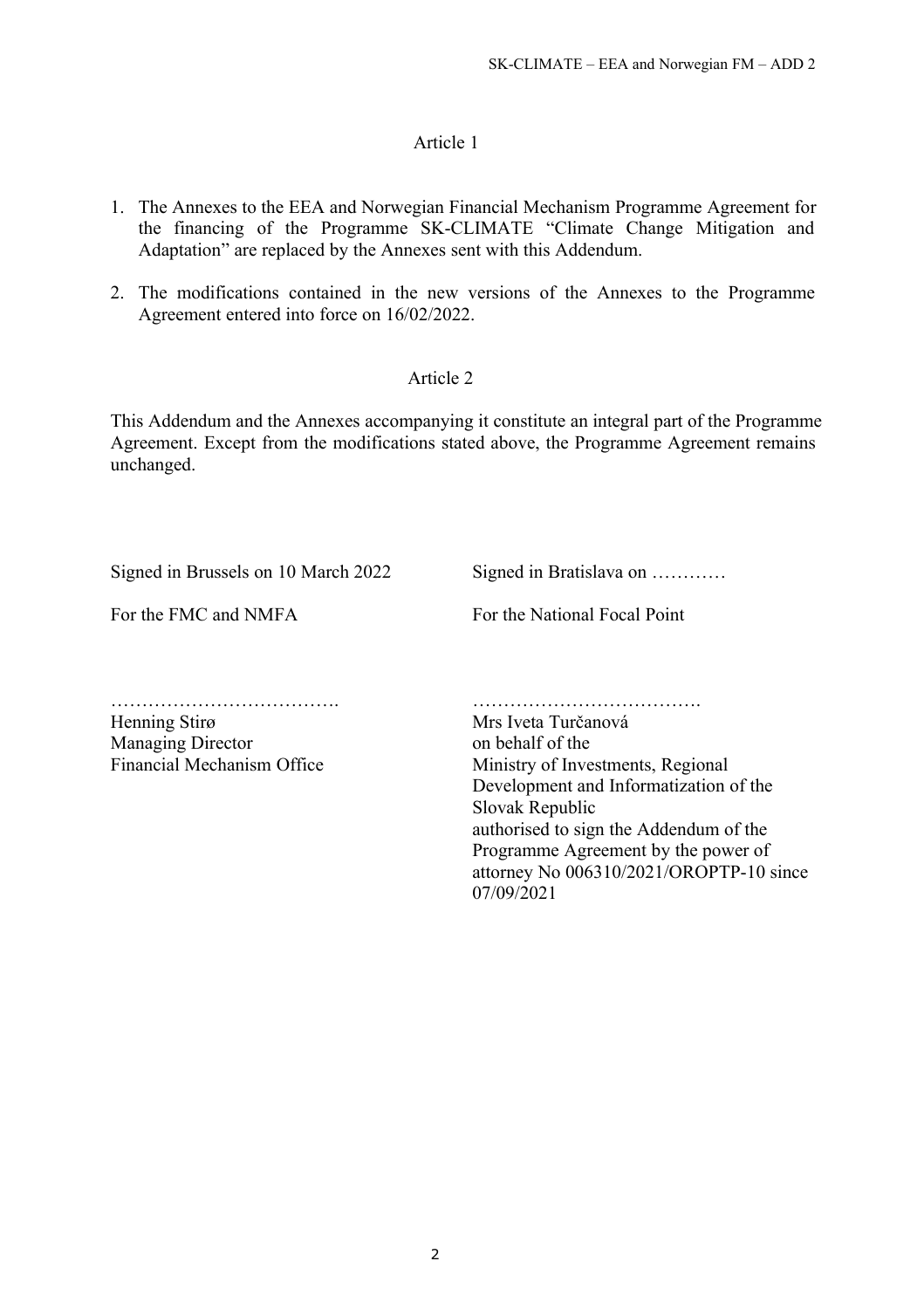#### **Annex I to the Programme Agreement**

| <b>Programme Operators and Partners</b> |                                                        |  |  |
|-----------------------------------------|--------------------------------------------------------|--|--|
| Programme Operator:                     | Ministry of Environment of the Slovak Republic         |  |  |
|                                         | Norwegian Directorate for Civil Protection (DSB)       |  |  |
| Donor Programme Partner:                | Norwegian Environment Agency (NEA)                     |  |  |
|                                         | Norwegian Water Resources and Energy Directorate (NVE) |  |  |
| IPO:                                    |                                                        |  |  |
| Other Programme Partner(s):             |                                                        |  |  |

| Programme<br>Objective | Climate change mitigated and vulnerability to climate change reduced |
|------------------------|----------------------------------------------------------------------|
|------------------------|----------------------------------------------------------------------|

| PA | <b>Outcome/Output</b>                                                                                                      | <b>Expected</b><br>programme<br>results                                       | Indicator                                                                                                              | <b>Disaggregation</b> | <b>Unit of</b><br>measurement | Source of<br>verification                                              | Frequency<br>of reporting     | <b>Baseline</b><br>values | <b>Baseline</b><br>year | Target<br>value |
|----|----------------------------------------------------------------------------------------------------------------------------|-------------------------------------------------------------------------------|------------------------------------------------------------------------------------------------------------------------|-----------------------|-------------------------------|------------------------------------------------------------------------|-------------------------------|---------------------------|-------------------------|-----------------|
|    | Increased<br>climate<br>change<br>resilience and<br>Outcome 1<br>responsiveness<br>within<br><b>PA13</b><br>targeted areas |                                                                               | Share of Slovak population<br>benefiting from living in more<br>climate change resilient and<br>responsive urban areas | N/A                   | Percentage                    | Statistical data<br>(Statistical Office)<br>of the Slovak<br>Republic) | 2021, 2025                    | $0\%$                     | N/A                     | $13.5\%$        |
|    |                                                                                                                            |                                                                               | Estimated annual CO2<br>emissions reductions of<br>supported entities (in tonnes)                                      | N/A                   | Annual<br>number              | Energy audit<br>reports, Energy<br>certificates                        | Annually<br>(APR)             | $\theta$                  | N/A                     | 28,570          |
|    |                                                                                                                            | Number of people self-<br>reporting having more climate<br>friendly behaviour | N/A                                                                                                                    | Cumulative<br>number  | Survey results                | 2021, 2025                                                             | $\theta$                      | N/A                       | 15,200                  |                 |
|    | Output 1.1                                                                                                                 | Action plans<br>for mitigation<br>and adaptation<br>implemented               | Number of action plans<br>completed                                                                                    | N/A                   | Cumulative<br>number          | Project<br>Promoters'<br>records,<br>Audio/video/print                 | Semi-<br>annually<br>(APR and | $\theta$                  | N/A                     | 9               |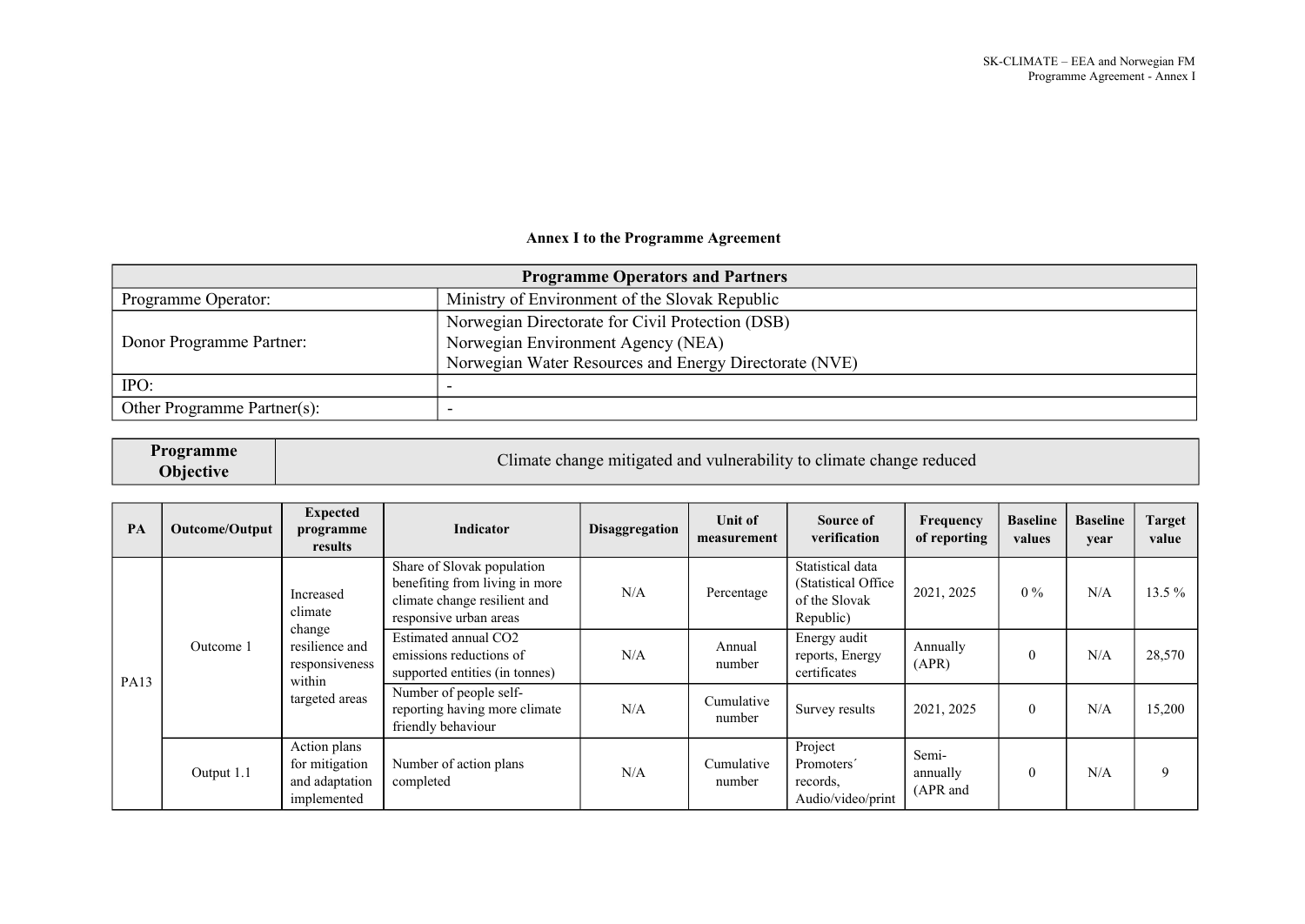|            | by local<br>authorities in                                                                                                                                           |                                                                                         |     |                      |                                                                    | September<br>IFR)                                  |              |     |        |
|------------|----------------------------------------------------------------------------------------------------------------------------------------------------------------------|-----------------------------------------------------------------------------------------|-----|----------------------|--------------------------------------------------------------------|----------------------------------------------------|--------------|-----|--------|
|            | urban areas                                                                                                                                                          | Number of climate change<br>mitigation and adaptation<br>measures implemented           | N/A | Cumulative<br>number | Project<br>Promoters'<br>records.<br>Audio/video/print             | Semi-<br>annually<br>(APR and<br>September<br>IFR) | $\mathbf{0}$ | N/A | 142    |
|            | Awareness<br>raising                                                                                                                                                 | Number of schools carrying out<br>awareness raising campaigns                           | N/A | Cumulative<br>number | Project<br>Promoters'<br>records,<br>Audio/video/print<br>material | Semi-<br>annually<br>(APR and<br>September<br>IFR) | $\theta$     | N/A | 30     |
| Output 1.2 | activities on<br>climate<br>Number of students<br>change<br>mitigation and<br>raising campaigns<br>adaptation<br>carried out by<br>schools<br>carried out in schools | participating in awareness                                                              | N/A | Cumulative<br>number | Project<br>Promoters'<br>records, list of<br>participants          | Semi-<br>annually<br>(APR and<br>September<br>IFR) | $\mathbf{0}$ | N/A | 7,600  |
|            |                                                                                                                                                                      | Number of physical climate<br>change responsive measures                                | N/A | Cumulative<br>number | Project<br>Promoters'<br>records,<br>Audio/video/print             | Semi-<br>annually<br>(APR and<br>September<br>IFR) | $\theta$     | N/A | 86     |
|            | Awareness<br>raising<br>activities on<br>climate                                                                                                                     | Number of awareness raising<br>campaigns carried out                                    | N/A | Cumulative<br>number | Project<br>Promoters'<br>records,<br>Audio/video/print<br>material | Semi-<br>annually<br>(APR and<br>September<br>IFR) | $\mathbf{0}$ | N/A | 18     |
| Output 1.3 | change<br>mitigation and<br>adaptation<br>carried out                                                                                                                | Number of attendees reached<br>by the campaigns                                         | N/A | Cumulative<br>number | Project<br>Promoters'<br>records                                   | Semi-<br>annually<br>(APR and<br>September<br>IFR) | $\mathbf{0}$ | N/A | 4,500  |
| Output 1.4 | Climate<br>change and<br>environment<br>education<br>centre in                                                                                                       | Number of new outdoor<br>climate change mitigation and<br>adaptation measures completed | N/A | Cumulative<br>number | Project<br>Promoter's<br>records                                   | Semi-<br>annually<br>(APR and<br>September<br>IFR) | $\mathbf{0}$ | N/A | $\tau$ |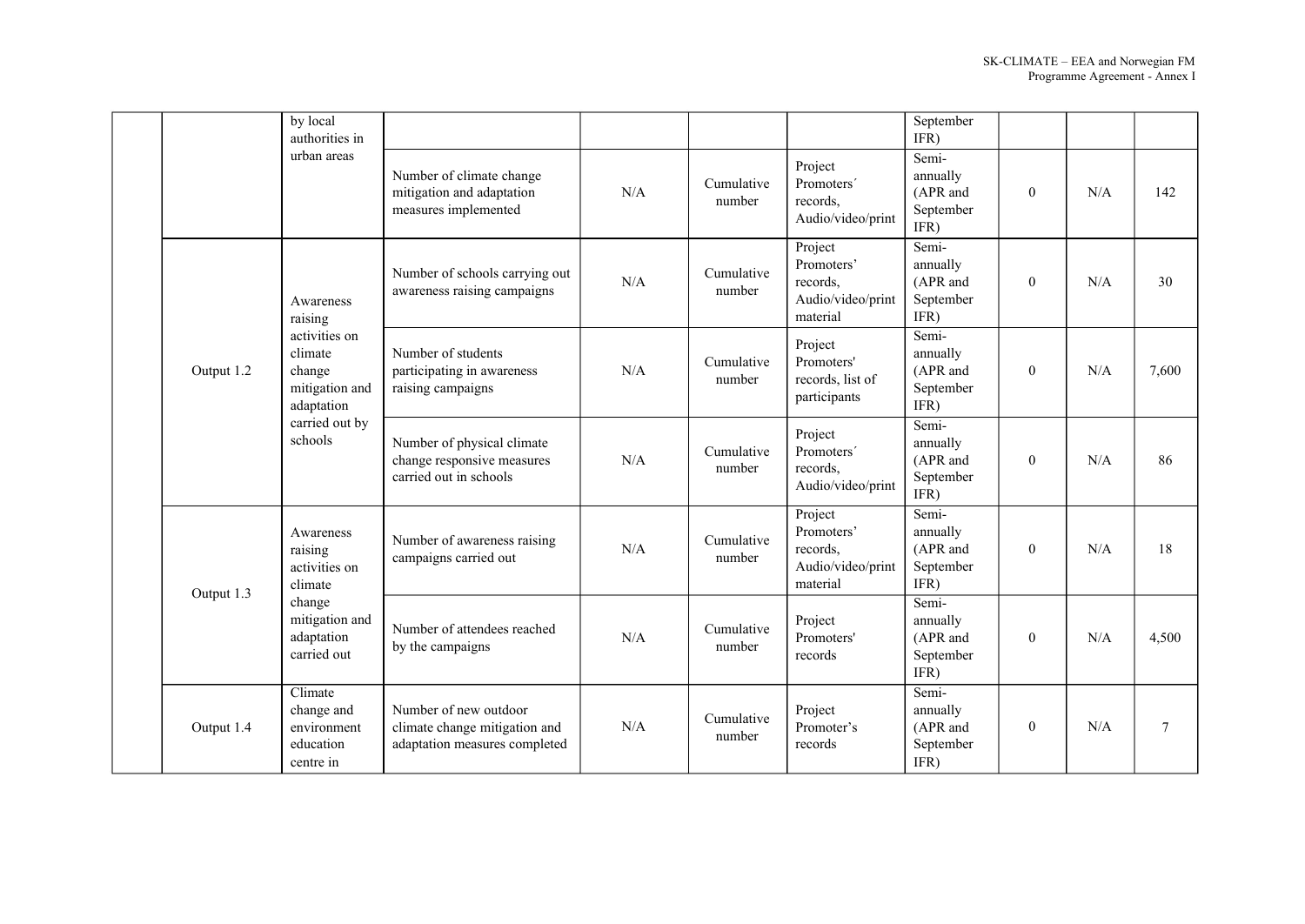|             |            | Dropie<br>supported for<br>additional<br>demonstration<br>measures and<br>educational<br>programmes             | Estimated annual reduced<br>energy/electricity consumption<br>(in kWh)                 | N/A                  | Annual<br>number                 | Project<br>Promoter's<br>records                                                         | Semi-<br>annually<br>(APR and<br>September<br>IFR) | $\overline{0}$ | N/A     | 66,521 |
|-------------|------------|-----------------------------------------------------------------------------------------------------------------|----------------------------------------------------------------------------------------|----------------------|----------------------------------|------------------------------------------------------------------------------------------|----------------------------------------------------|----------------|---------|--------|
|             |            |                                                                                                                 | Number of students completing<br>educational activities/courses                        | N/A                  | Cumulative<br>number             | Project<br>Promoter's<br>records,<br>Attendance<br>sheets                                | Semi-<br>annually<br>(APR and<br>September<br>IFR) | $\theta$       | N/A     | 1,200  |
|             |            |                                                                                                                 | Number of local decision-<br>makers and administrators<br>completing workshops/courses | Gender               | Cumulative<br>number             | Project<br>Promoters'<br>records,<br>Attendance<br>sheets                                | Semi-<br>annually<br>(APR and<br>September<br>IFR) | $\mathbf{0}$   | N/A     | 360    |
|             |            | Enhanced<br>ability of                                                                                          | Improved environmental status<br>of supported ecosystems                               | N/A                  | Binary                           | Survey results                                                                           | 2022, 2025                                         | N <sub>o</sub> | 2017    | Yes    |
|             | Outcome 2  | targeted<br>ecosystems to<br>adapt to<br>climate<br>change                                                      | Estimated number of people<br>benefiting from ecosystems<br>improvement measures       | N/A                  | Cumulative<br>number             | Statistical data<br>(Statistical Office<br>of the Slovak<br>Republic),<br>Survey results | 2022, 2025                                         | $\mathbf{0}$   | N/A     | 3,000  |
| <b>PA13</b> |            |                                                                                                                 | Number of wetland ecosystems<br>supported                                              | N/A                  | Cumulative<br>number             | Project<br>Promoters'<br>records.<br>Audio/video/print                                   | Semi-<br>annually<br>(APR and<br>September<br>IFR) | $\theta$       | N/A     | 6      |
|             | Output 2.1 | Restoration of<br>degraded<br>Estimated area of wetland<br>wetland<br>ecosystems restored (in m2)<br>ecosystems | N/A                                                                                    | Cumulative<br>number | Project<br>Promoters'<br>records | Semi-<br>annually<br>(APR and<br>September<br>IFR)                                       | $\mathbf{0}$                                       | N/A            | 600,000 |        |
|             |            |                                                                                                                 | Number of awareness<br>campaigns carried out                                           | N/A                  | Cumulative<br>number             | Project<br>Promoters'<br>records,<br>Audio/video/print<br>material                       | Semi-<br>annually<br>(APR and<br>September<br>IFR) | $\mathbf{0}$   | N/A     | 6      |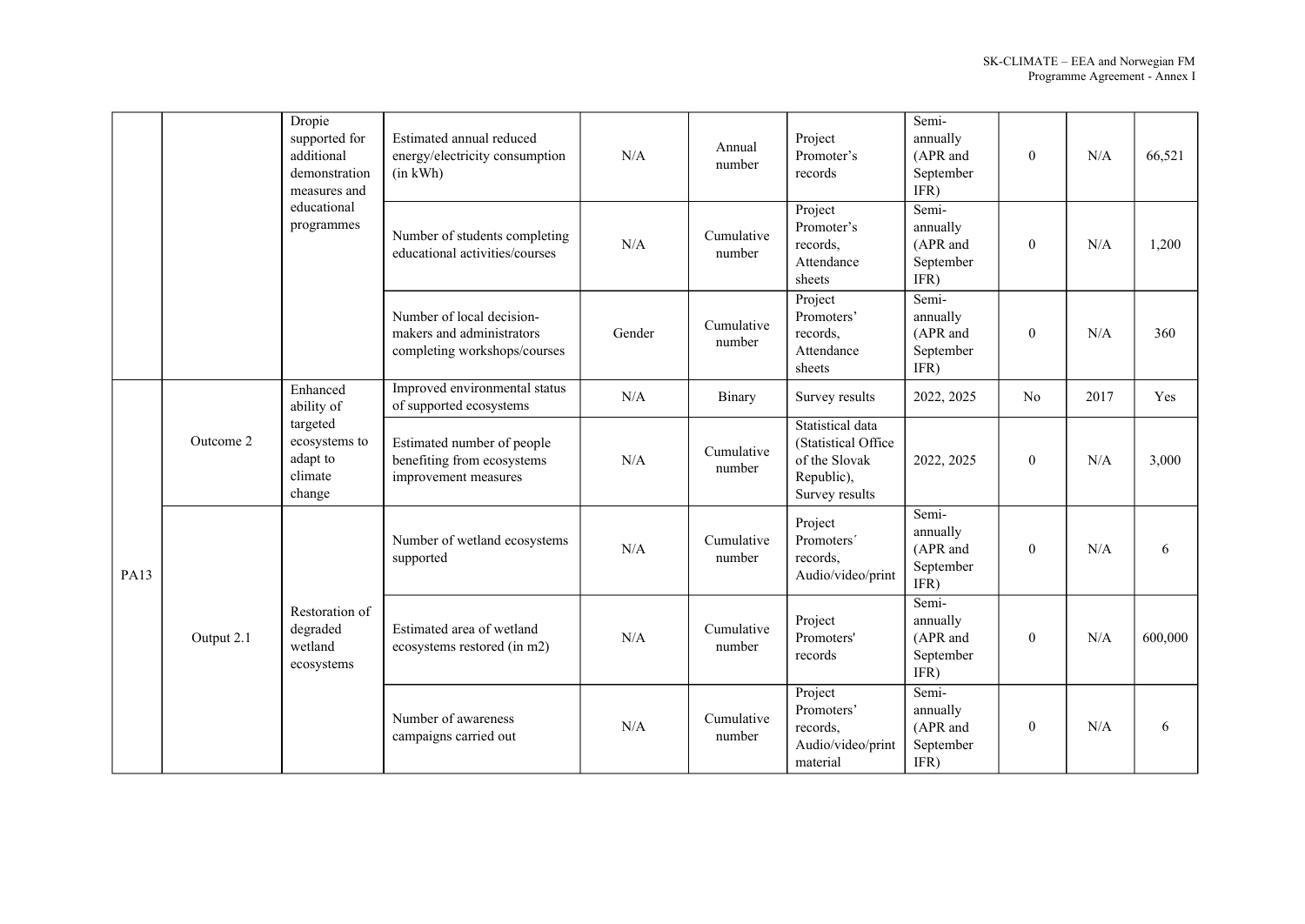|             | Enhanced<br>between         | collaboration                                                                                                                                                                                  | Level of trust between<br>cooperating entities in<br>Beneficiary States and Donor<br><b>States</b>       | State type  | Scale 1-7            | Survey results                                                                                                                                         | Annually<br>(APR)                                  | TBD            | N/A | $4.5^{1}$ |
|-------------|-----------------------------|------------------------------------------------------------------------------------------------------------------------------------------------------------------------------------------------|----------------------------------------------------------------------------------------------------------|-------------|----------------------|--------------------------------------------------------------------------------------------------------------------------------------------------------|----------------------------------------------------|----------------|-----|-----------|
|             | <b>Bilateral</b><br>Outcome | beneficiary<br>and donor                                                                                                                                                                       | Level of satisfaction with the<br>partnership                                                            | State type  | Scale 1-7            | Survey results                                                                                                                                         | Annually<br>(APR)                                  | TBD            | N/A | $4.5^{2}$ |
| <b>PA13</b> |                             | state entities<br>involved in the<br>programme                                                                                                                                                 | Share of cooperating<br>organisations that apply the<br>knowledge acquired from<br>bilateral partnership | State type  | Percentage           | Survey results                                                                                                                                         | Annually<br>(APR)                                  | N/A            | N/A | 60 %      |
|             | <b>Bilateral Output 1</b>   | cooperation with a Donor<br>Cooperation<br>project partner<br>between<br>Donor and<br>Beneficiary<br>State entities<br>supported<br>organised by donor state and<br>beneficiary state entities | Number of projects involving                                                                             | Donor State | Cumulative<br>number | Copies of<br>contracts<br>concluded with<br>Project<br>Promoters,<br>Partnership<br>agreements<br>between Project<br>Promoters and<br>project partners | Semi-<br>annually<br>(APR and<br>September<br>IFR) | $\theta$       | N/A | 36        |
|             |                             |                                                                                                                                                                                                | Number of training courses co-                                                                           | N/A         | Cumulative<br>number | Project<br>Promoter's<br>records                                                                                                                       | Semi-<br>annually<br>(APR and<br>September<br>IFR) | $\overline{0}$ | N/A | 10        |

<sup>1</sup> <sup>1</sup> Target is  $\geq$ 4.5, and an increase on the baseline value

Target is  $\geq$ 4.5, and an increase on the baseline value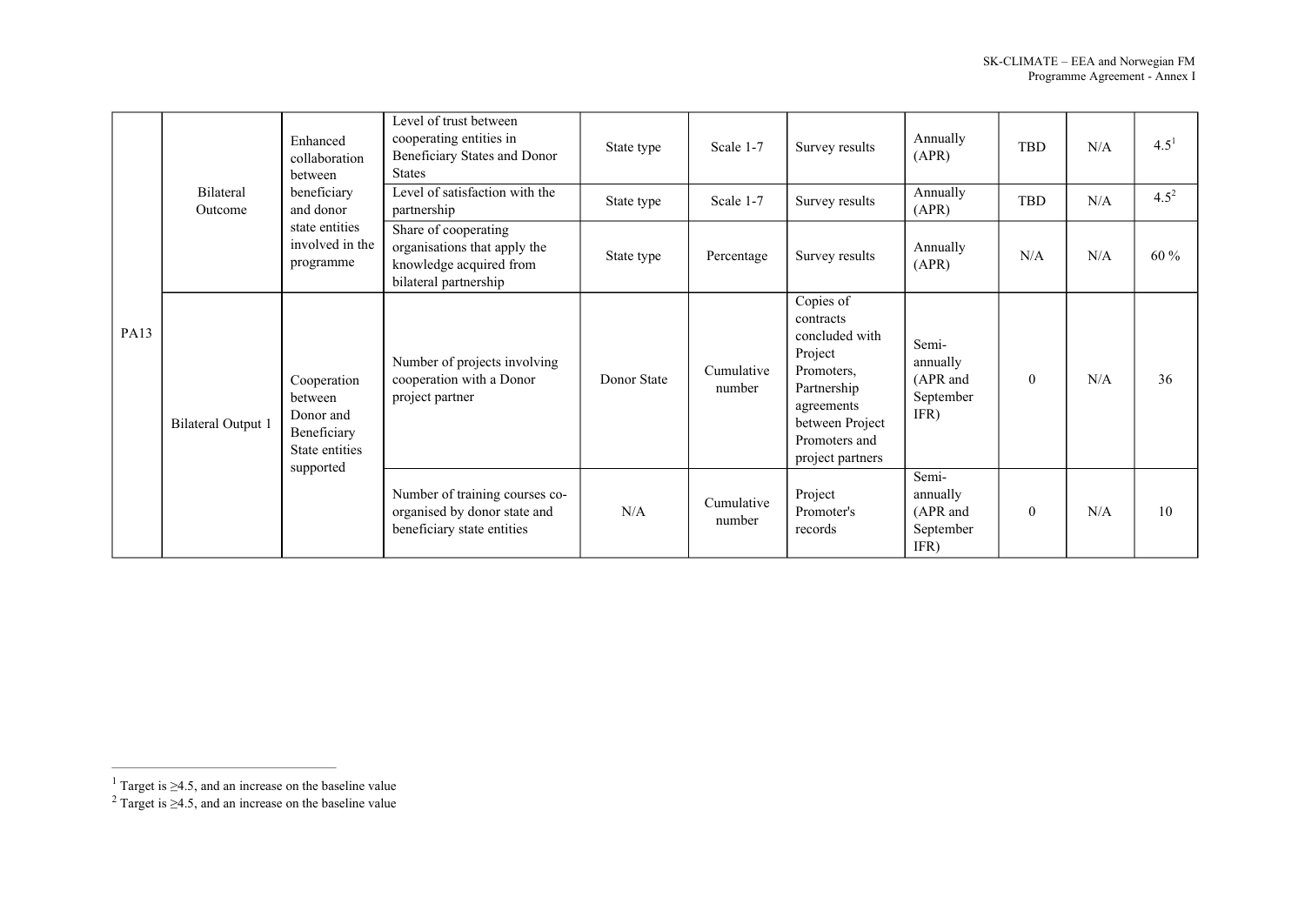# **Conditions**

General

1. For pre-defined project no. 1 (numbering under Section 5.1 of Annex II to the Programme Agreement), the National Focal Point shall ensure that the Programme Operator ensures that the appraisal foreseen in Article 6.5.3 of the Regulation is externalised and carried out by a legal entity independent of and unrelated to the Programme Operator.

2. The National Focal Point shall ensure that the Programme Operator ensures that project promoters:

- Keep any buildings purchased, constructed, renovated or reconstructed under the project in their ownership for a period of at least 5 years following the completion of the project and continue to use such buildings for the benefit of the overall objectives of the project for the same period;
- Keep any buildings purchased, constructed, renovated or reconstructed under the project properly insured against losses such as fire, theft and other normally insurable incidents both during project implementation and for at least 5 years following the completion of the project; and
- Set aside appropriate resources for the maintenance of any buildings purchased, constructed, renovated or reconstructed under the project for at least 5 years following the completion of the project. The specific means for implementation of this obligation shall be specified in the project contract.

# Pre-eligibility

No costs shall be eligible under pre-defined project 1 (number under Section 5.1 of Annex II to the programme agreement) before a detailed description, budget and the target for energy savings under the pre-defined project has been submitted and the FMC has confirmed the grant to the project as described in Annex II to this programme agreement. A detailed overview of the financing from all funding sources and the timeline for the realisation of all the activities related to the centre shall also be provided.

Pre-payment Not applicable Pre-completion Not applicable Post-completion Not applicable

**Eligibility of costs - period Final date Final date Final date Final date Final date Final date** Eligibility of costs 29/11/2016 29/11/2016 31/12/2024 **Grant rate and co-financing** Programme eligible expenditure  $(\epsilon)$ Programme grant rate (%) € 21,430,588 85.00 % Maximum amount of Programme grant - EEA Financial Mechanism  $(\epsilon)$ Maximum amount of Programme grant - Norwegian Financial Mechanism  $(\epsilon)$ Maximum amount of Programme grant - Total  $(\epsilon)$ € 5,000,000  $\overline{6}$  13,216,000 € 18,216,000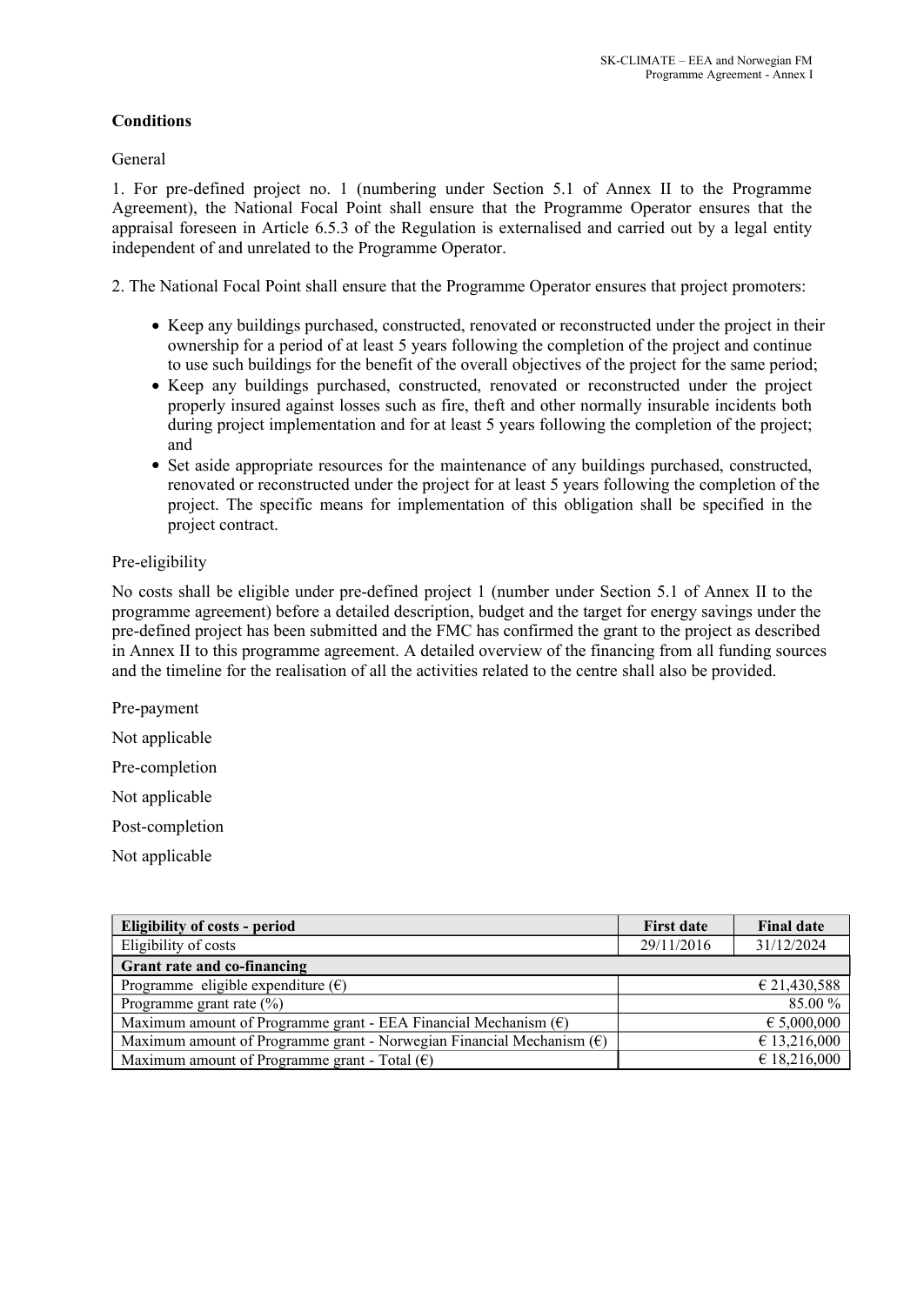| PA                 | <b>Budget Heading</b>        | <b>EEA</b><br><b>Grants</b> | <b>Norway</b><br><b>Grants</b> | <b>Total grant</b>   | Programme<br>grant rate | Programme co-<br>financing | Programme eligible<br>expenditure | <b>Advance</b><br>payment |
|--------------------|------------------------------|-----------------------------|--------------------------------|----------------------|-------------------------|----------------------------|-----------------------------------|---------------------------|
| <b>PA13</b>        | Programme<br>management      | €429,688                    | € 945,312                      | $\epsilon$ 1,375,000 | 85.00 %                 | € 242,647                  | € 1,617,647                       | $\epsilon$ 85,000         |
| <b>PA13</b>        | Outcome 2 (EEA<br>Grants)    |                             |                                |                      |                         | n/a                        |                                   | $\in 0$                   |
| <b>PA13</b>        | Outcome 2<br>(Norway Grants) |                             | $\epsilon$ 4,080,000           | $\epsilon$ 4,080,000 | 85.00 %                 | € 720,000                  | $\epsilon$ 4,800,000              | $\in 0$                   |
| <b>PA13</b>        | Outcome 1 (EEA<br>Grants)    | 64,570,312                  |                                | 64,570,312           | 85.00 %                 | € 806,526                  | € 5,376,838                       | € 887,578                 |
| <b>PA13</b>        | Outcome 1<br>(Norway Grants) |                             | € 8,190,688                    | $\epsilon$ 8,190,688 | 85.00 %                 | € 1,445,416                | € 9,636,104                       | € 1,392,343               |
| Total <sup>3</sup> |                              | € 5,000,000                 | € 13,216,000                   | € 18,216,000         | 85.00 %                 | €3,214,588                 | € 21,430,588                      | € 2,364,921               |

| <b>Retention of management costs</b>                                    |                           |
|-------------------------------------------------------------------------|---------------------------|
| Retention of<br>t management costs - Percentage of the management costs | 0.00<br>$\frac{9}{2}$     |
| Retention of management costs - Planned Euro value                      | $\pm 161.$<br><u>∵∪ ∪</u> |

<sup>&</sup>lt;sup>3</sup> The Programme co-financing rounded to 2 decimal places is  $\epsilon$  3,214,588.24. The above discrepancy appears because of displaying numbers rounded to the whole euro. The Programme eligible expenditure rounded to 2 decimal places is  $\epsilon$  21,430,588.24. The above discrepancy appears because of displaying numbers rounded to the whole euro.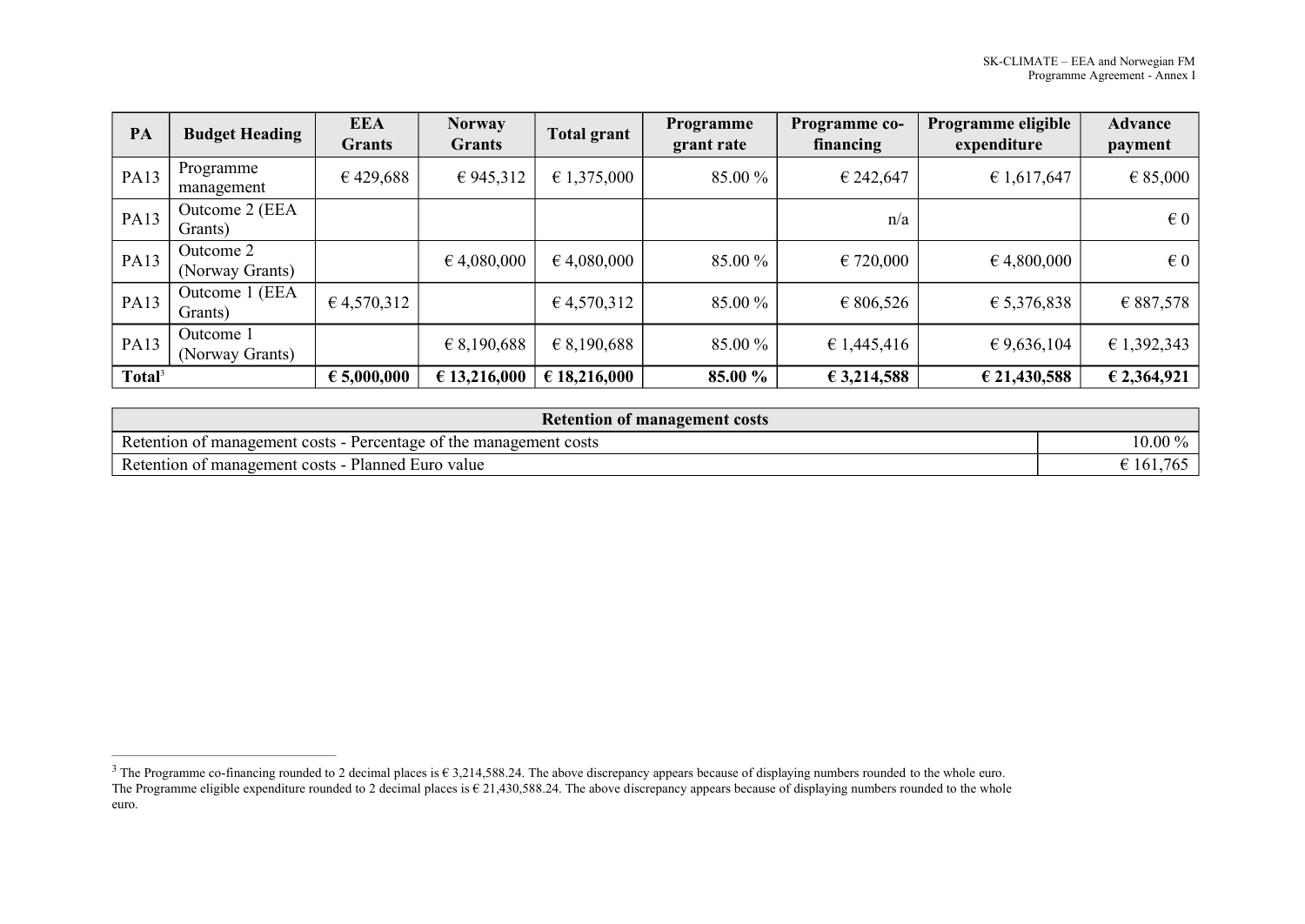# **Climate Change Mitigation and Adaptation**

# **Operational rules (Annex II)**

#### 1. **Programme summary**

This Annex sets out the operational rules for the programme. The programme agreement is based on the MoUs, the concept note, and comments made by the FMC. Commitments, statements and guarantees, explicit as well as implicit, made in the concept note, are binding for the National Focal Point and the Programme Operator unless otherwise explicitly stipulated in the annexes to this programme agreement.

The Programme Operator is the Ministry of Environment of the Slovak Republic. The Norwegian Water Resources and Energy Directorate (NVE), the Directorate for Civil Protection and Emergency Planning (DSB) and the Norwegian Environment Energy (NEA) are the Donor Programme Partners (DPPs).

The programme objective, "Climate change mitigated and vulnerability to climate change reduced", shall be achieved through two outcomes:

- Outcome 1: "Increased climate change resilience and responsiveness within targeted areas" The outcome will be supported by way of two calls for proposals supporting projects on action plans and measures for mitigation and adaptation implemented by local authorities in urban areas (Call 1 under the EEA FM and call 2 under the Norwegian FM). Moreover, the outcome will be supported by way of one call and one Small Grant Scheme (SGS) supporting awarenessraising on climate change (Call 3 and SGS 1 under the Norwegian FM). The SGS is particularly targeted towards primary and secondary schools. Finally, the outcome will be supported by way of one pre-defined project supporting measures, education activities and awareness-raising at the Climate change and environment education centre (Living Lab) in Dropie under the EEA FM.
- Outcome 2: "Enhanced ability of targeted ecosystems to adapt to climate change" The outcome will be supported by way of one call for proposals on restoration of degraded ecosystems (Call 4) under the Norwegian FM.

# **2. Eligibility**

#### *2.1 Eligible applicants:*

The rules on eligibility of project promoters and project partners are set in Article 7.2 of the Regulations. In accordance with Article 7.2.4 of the Regulations, the following entities shall be eligible:

|                                             | <b>Eligible applicants</b> | <b>Eligible partners</b>                                       |
|---------------------------------------------|----------------------------|----------------------------------------------------------------|
|                                             | (Project Promoters)        |                                                                |
| $ $ Call 1                                  |                            | Municipalities with more than In accordance with Article 7.2.2 |
|                                             | 15,000 inhabitants         | of the Regulation on<br>the                                    |
| Outcome 1/Output 1.1                        |                            | implementation of<br>the                                       |
|                                             |                            | respective Financial Mechanism                                 |
| "Action plans for mitigation and adaptation |                            |                                                                |
| implemented by local authorities in urban   |                            |                                                                |
| areas"                                      |                            |                                                                |
| EEA FM                                      |                            |                                                                |
| $ $ Call 2                                  |                            |                                                                |
| Outcome 1/Output 1.1                        |                            |                                                                |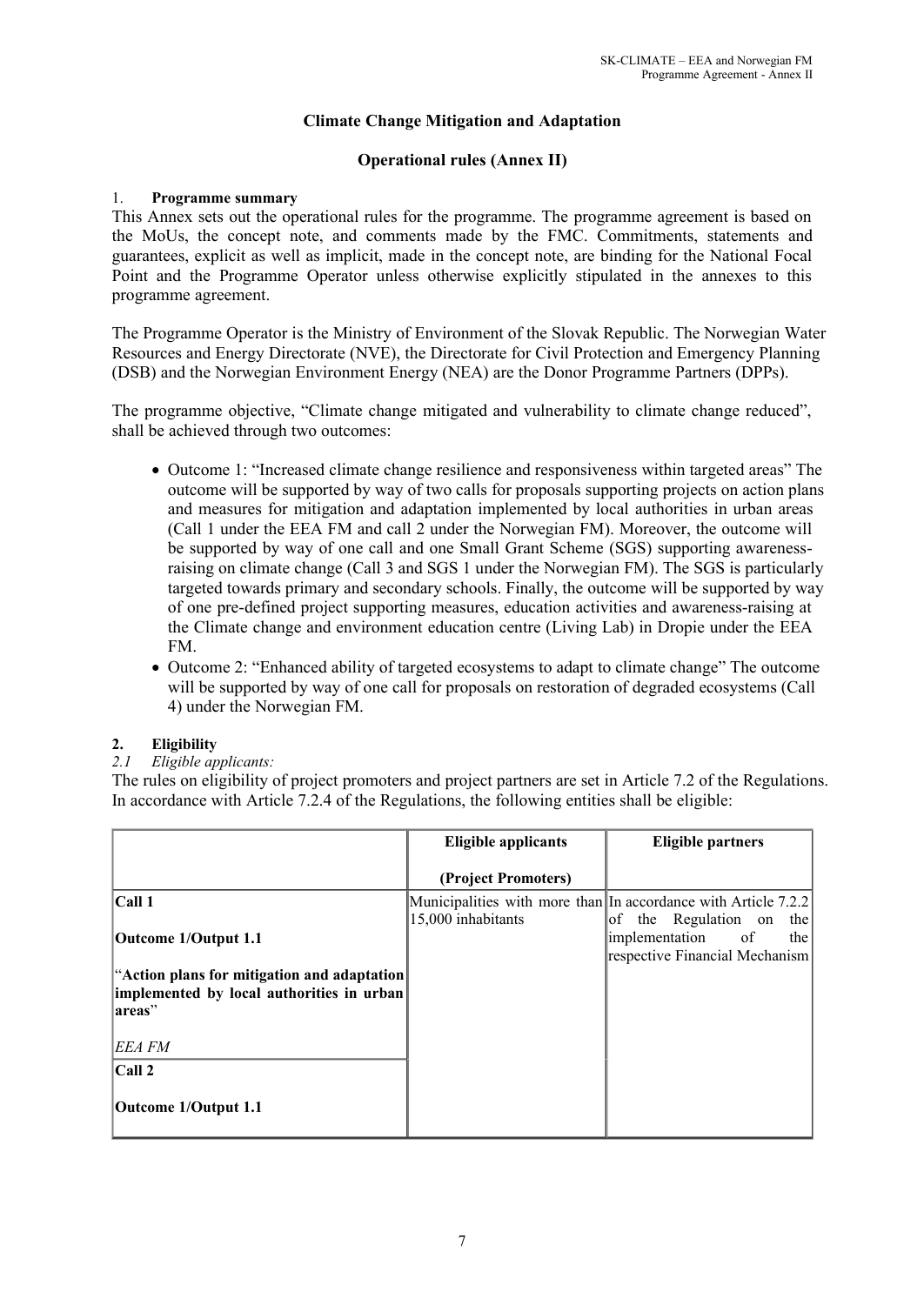| "Action plans for mitigation and adaptation<br>implemented by local authorities in urban<br>lareas"<br> Norwegian FM |                                                                |
|----------------------------------------------------------------------------------------------------------------------|----------------------------------------------------------------|
|                                                                                                                      |                                                                |
| <b>SGS</b>                                                                                                           | Primary and secondary schools In accordance with Article 7.2.2 |
|                                                                                                                      | of the Regulation on the                                       |
| Outcome 1/Output 1.2                                                                                                 | implementation of<br>the                                       |
|                                                                                                                      | Financial<br>Norwegian                                         |
| "Awareness raising activities on climate                                                                             | Mechanism                                                      |
| change mitigation and adaptation carried out                                                                         |                                                                |
| by schools"                                                                                                          |                                                                |
|                                                                                                                      |                                                                |
| Norwegian FM                                                                                                         |                                                                |

#### *2.2 Special rules on eligibility of costs:*

Costs are eligible in accordance with chapter 8 of the Regulation.

# **3. Bilateral relations**

# *3.1 Bilateral relations*

The programme shall contribute to strengthening bilateral relations between Slovakia and the Donor States.

The programme shall as appropriate facilitate donor partnership projects by carrying out, *inter alia*, match-making events and activities in conjunction with launching calls for proposals, as well as by encouraging donor partnership projects in call texts.

The further use of the funds for bilateral relations allocated to the programme shall be agreed in the Cooperation Committee.

#### **4. Selection of projects and financial parameters**

*4.1 Open calls and availability of funds (including number of calls, duration of calls, and estimated size):*

|                                                                                                    | Indicative<br>timing    | Total available amount Maximum/Minimum | grant applied for            |
|----------------------------------------------------------------------------------------------------|-------------------------|----------------------------------------|------------------------------|
| Call 1                                                                                             | Second                  | 64,176,838                             | € 1,400,000/ $∈$<br>500,000  |
| Outcome 1/Output 1.1                                                                               | semester 2019           |                                        |                              |
| "Action plans for mitigation and adaptation<br>implemented by local authorities in urban<br>areas" |                         |                                        |                              |
| EEA FM                                                                                             |                         |                                        |                              |
| Call 2                                                                                             |                         | €7,748,465                             |                              |
| Outcome 1/Output 1.1                                                                               |                         |                                        |                              |
| "Action plans for mitigation and adaptation<br>implemented by local authorities in urban<br>areas" |                         |                                        |                              |
| Norwegian FM                                                                                       |                         |                                        |                              |
| Call 3                                                                                             | Second<br>semester 2020 | € 819,825                              | $\in$ 500,000/ $\in$ 200,000 |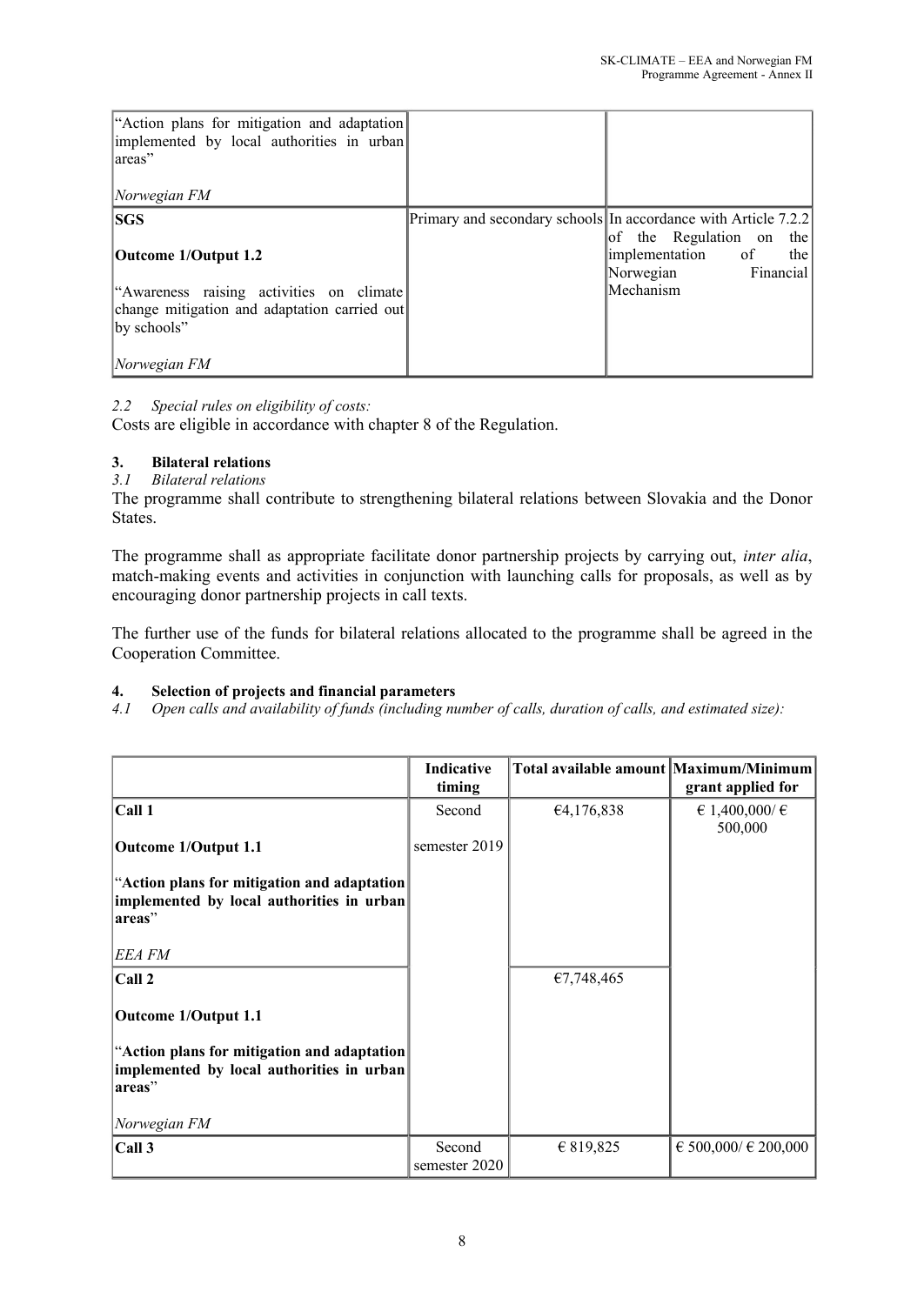| Outcome 1/Output 1.3                                        |                         |             |                    |
|-------------------------------------------------------------|-------------------------|-------------|--------------------|
| "Awareness raising activities on climate                    |                         |             |                    |
| change mitigation and adaptation carried out"               |                         |             |                    |
| Norwegian FM                                                |                         |             |                    |
| SGS <sub>1</sub>                                            | Second<br>semester 2019 | € 1,067,813 | € 50,000/ € 20,000 |
| Outcome 1/Output 1.2                                        |                         |             |                    |
|                                                             |                         |             |                    |
| "Awareness raising activities on climate                    |                         |             |                    |
| change mitigation and adaptation carried out<br>by schools" |                         |             |                    |
|                                                             |                         |             |                    |
| Norwegian FM                                                |                         |             |                    |
| $ $ Call 4                                                  | Second                  | €4,800,000  | € 1,000,000/ $∈$   |
|                                                             | semester 2020           |             | 200,000            |
| Outcome 2/Output 2.1                                        |                         |             |                    |
| "Restoration of degraded wetland                            |                         |             |                    |
| ecosystems"                                                 |                         |             |                    |
|                                                             |                         |             |                    |
| Norwegian FM                                                |                         |             |                    |

# *4.2 Selection procedures:*

The project evaluation and award of grants shall be in accordance with Article 7.4 of the Regulation.

The Programme Operator shall be responsible for project evaluation and for the award of grants.

The Programme Operator shall establish a Selection Committee that shall recommend the projects to be funded within the programme. The Selection Committee shall consist of at least three persons possessing the relevant expertise. At least one of them shall be external to the Programme Operator. The FMC and the National Focal Point shall be invited to participate in the meetings of the Selection Committee as observers. The DPPs shall be involved as non-voting members.

The Programme Operator shall review the applications for compliance with administrative and eligibility criteria. Applicants whose applications are rejected at this stage shall be informed and given a reasonable time to appeal that decision.

Each application that meets the administrative and eligibility criteria shall be reviewed by two experts appointed by the Programme Operator, who shall be impartial and independent of the applicants, the Programme Operator and the Selection Committee.

The experts shall separately score the project according to the selection criteria published with the call for proposals. For the purposes of ranking the projects, the average of the scores awarded by the experts shall be used.

If the difference between the scores given by the two experts is more than 30 % of the higher score, a third expert shall be commissioned by the Programme Operator to score the project independently. In such cases the average score of the two closest scores shall be used for the ranking of the projects.

The Programme Operator shall provide the Selection Committee with a list of the ranked projects. The Selection Committee shall review the ranked list of projects. It may modify the ranking of the projects in justified cases. The justification for the modifications shall be detailed in the minutes of the meeting of the Selection Committee. If such a modification results in a project's rejection, the affected applicant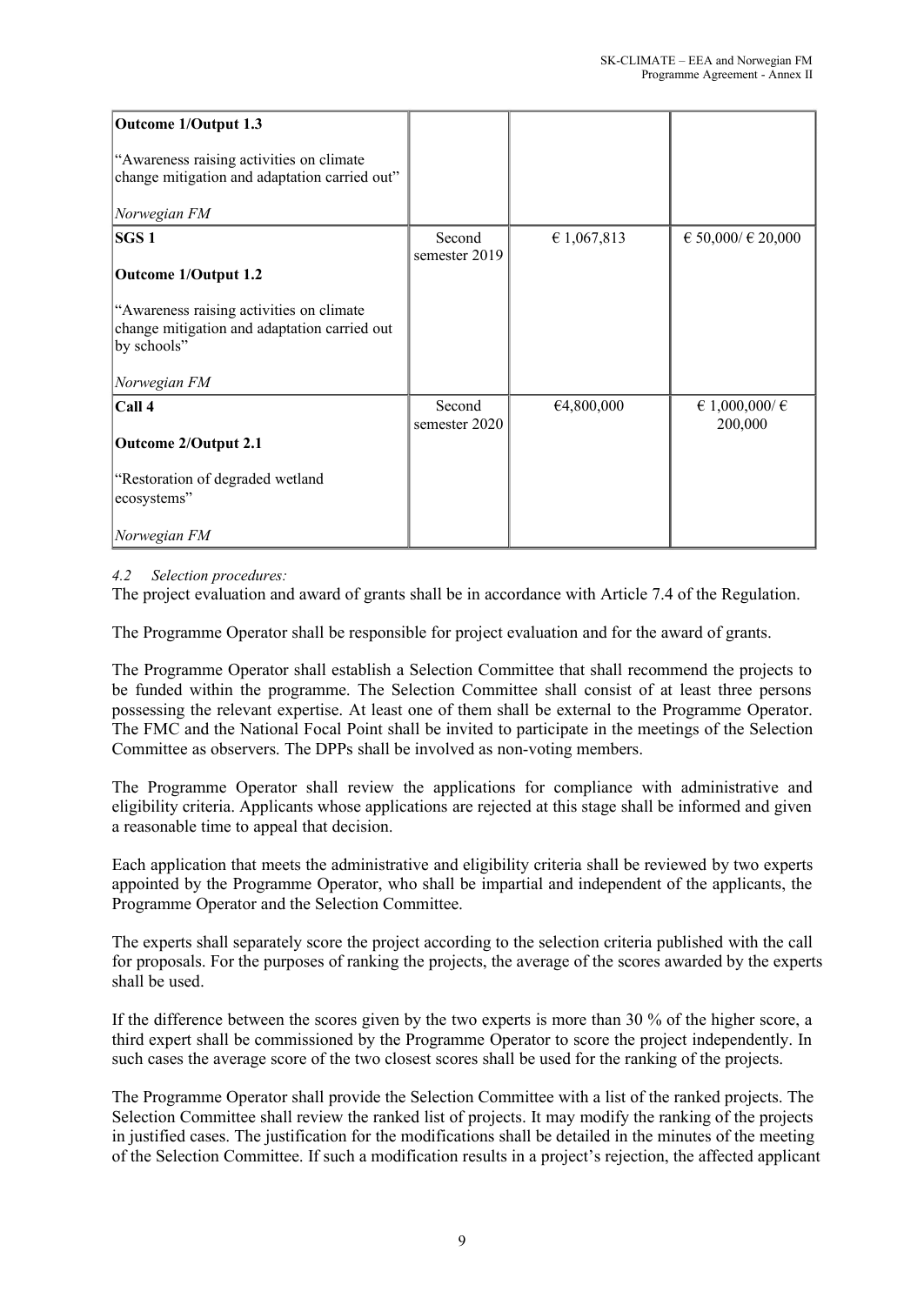shall be informed in writing about the justification for the modification. The Selection Committee shall submit the list of recommended projects, together with a reserve list, to the Programme Operator.

The Programme Operator shall verify that the selection process has been conducted in accordance with the Regulation and that the recommendations from the Selection Committee comply with the rules and objectives of the programme. Following such verification, the Programme Operator shall, based on the recommendation of the Selection Committee, make a decision on which projects shall be supported. In duly justified cases, the Programme Operator may modify the decision of the Selection Committee. If the Programme Operator, in duly justified cases, modifies the decision of the Selection Committee, it shall inform the Selection Committee and the applicants affected and provide them with a justification.

The Programme Operator shall notify the applicants about the results of the selection process within a reasonable time and publicise the results.

The process set out in this Article shall apply to all calls for proposals, including the SGS, under this programme.

#### *4.3 Project grant rate:*

Grants to projects from the programme may be up to 100% of total eligible expenditure of the project. In the case of projects where the project promoter is an NGO or a social partner, as defined in Article 1.6 of the Regulation, the project grant rate may be up to 90% of total eligible expenditure of the project. The project grant rate shall in all cases be set at a level that complies with the State Aid rules in force and takes into account any and all other forms of public support granted to projects. Any remaining costs of the project shall be provided or obtained by the project promoter.

# **5. Additional mechanisms within the Programme**

#### *5.1 Pre-defined projects*

There will be one pre-defined project implemented under the programme:

| Project Promoter:                                           | The Slovak Environment Agency (SEA)                                                                             |  |  |
|-------------------------------------------------------------|-----------------------------------------------------------------------------------------------------------------|--|--|
| Donor project partner:                                      | Norwegian Bjerknes Centre for Climate Research                                                                  |  |  |
|                                                             | Municipality of Trondheim                                                                                       |  |  |
| maximum eligible project $\in$ 1,200,000<br>Total<br>costs: |                                                                                                                 |  |  |
| Project grant rate:                                         | 100%                                                                                                            |  |  |
| Maximum project grant amount:                               | $\in$ 1,200,000                                                                                                 |  |  |
| contributes to:                                             | Programme outcome the project "Increased climate change resilience and responsiveness<br>within targeted areas" |  |  |

#### **1) "Climate change and environment education centre (Living Lab) in Dropie"**

The PDP aims to create a complex educational centre that ensures the acquisition of relevant knowledge and skills needed to promote and implement climate mitigation and adaptation measures and community outreach. This includes providing relevant, digestible information, knowledge and skills to negotiate, plan and implement necessary mitigation and adaptation measures for relevant stakeholders on municipal level. Moreover, the PDP will establish an indoor and outdoor *Living Lab* with practical demonstrations of mitigation and adaptation measures. The outdoor measures shall be a mix of new and traditional measures.

#### **Work package 1: Living lab - outdoor measures**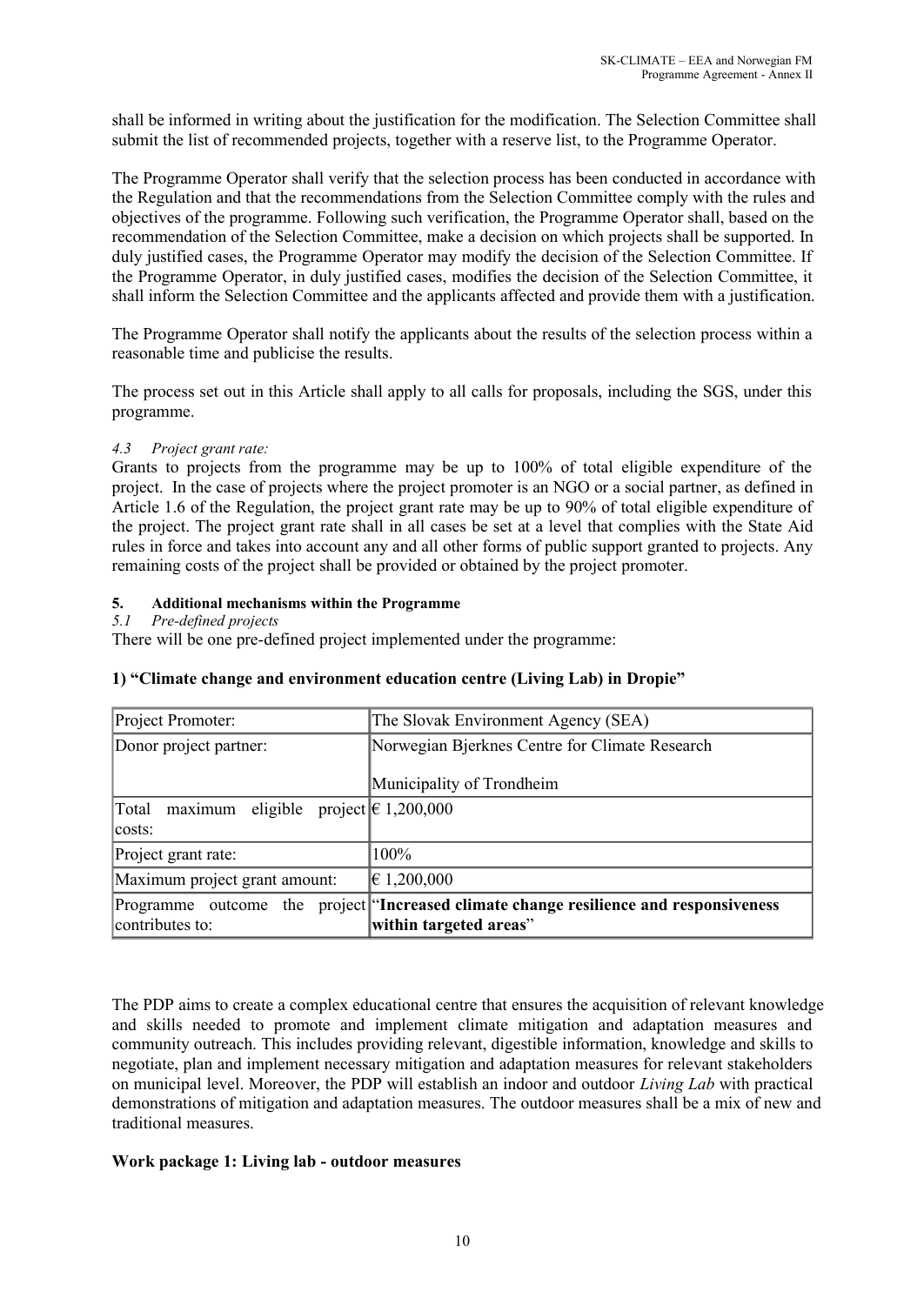- Implementation of adaptation measures such as construction and utilization of rainwater reservoirs, system for rainwater flushing and watering, domestic waste water treatment plant; construction of a rain garden, green walls, green roofs, laying strips, planting of trees, greenery, beds of resistant, indigenous plants; adaptation measures in walkways and surfaces, universal access to the lake and parking areas and types of waterproofing materials;
- Realization of mitigation measures e.g. solar power failure back-up system, new efficient water pump, photovoltaic charging stations for bicycles and cars, photovoltaic equipment for water quality improvement in the lake; separation toilet, separating rooms for waste, small furniture, climatic playground for children and adults.

# **Work package 2: Living Lab - indoor measures**

• Realization of project documentation for Living Lab and application of mitigation and adaptation measures in order to achieve energy passive building (photovoltaic panels, heat pump, use of traditional materials, intelligent measuring systems, recuperation).

# **Work package 3: Living Lab – education and awareness measures**

- Youth Climate Change Living Lab practical realization of the best/selected students' works from the student's study seminar, rewarding of students in collaboration with external expert;
- Education program for adaptation and mitigation measures for climate change for kindergartens, elementary schools and secondary schools;
- Methodological manual for schools Climate change Living Lab;
- Practical guidelines of Climate Change Living Lab measures for decision makers;
- Workshops for municipalities decision makers Adaptation plan on climate change and tools for its promotion;
- Interactive communication for visitors on outdoor and indoor measures.

The programme agreement shall be amended following the submission of the detailed description, budget and targets for this project to the FMC.

#### *5.2 Financial Instruments*

Not applicable.

#### **6. Programme Management**

#### *6.1 Payment flows*

The Programme Operator shall ensure that payments to projects are made in a timely manner. Interim and final payments to the projects shall be based on approved project reports.

Payments of the project grant shall take the form of advance payment, interim payments and a final payment. The level of advance payment to projects shall be set out in the project contract. The maximum level of advance payment shall be linked to the project budget and duration as follows:

| <b>Project</b><br>implementation | <b>Advance</b><br>payment | 1 st               | 2nd                | 3rd                | Final<br>payment <sup>5</sup> |
|----------------------------------|---------------------------|--------------------|--------------------|--------------------|-------------------------------|
| duration <sup>4</sup>            |                           | Interim<br>payment | Interim<br>payment | Interim<br>payment |                               |

<sup>&</sup>lt;sup>4</sup> The project contract may set suspensive conditions related to advance, interim and/or final payments. In justified cases, at the Programme Operator´s discretion, a project promoter may receive extraordinary payments to ensure sufficient funds for the projects during the implementation so as to avoid any liquidity problems, provided that the Programme Operator has sufficient capacity to proceed with these payments.

 $\frac{3}{5}$  Retention may be applied at the end of the implementation or pro rata from each advance payment and interim payments.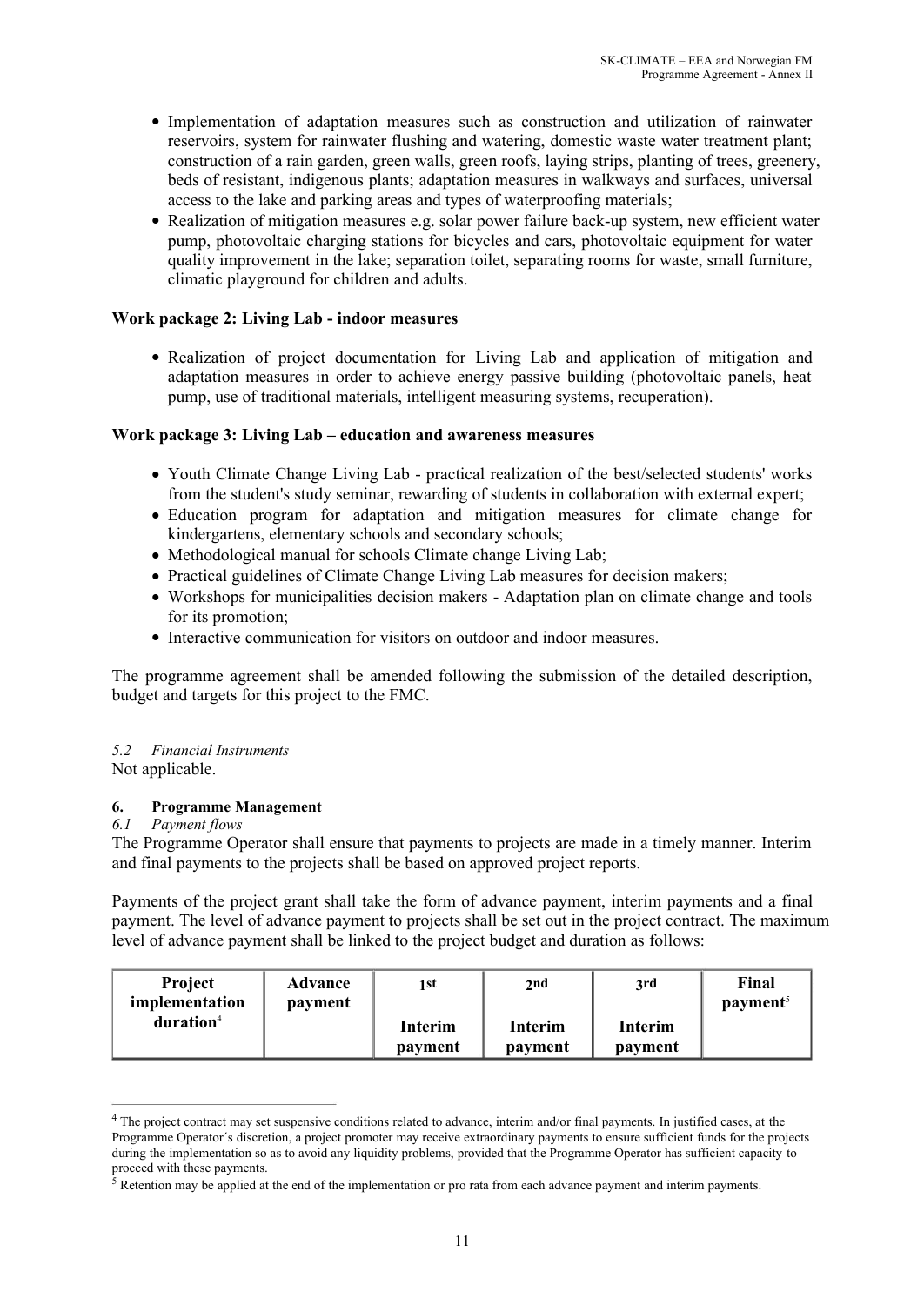| Less than 12 months    | 35%        | 55% | -   |     | 10% |
|------------------------|------------|-----|-----|-----|-----|
| $12-24$ months         | 25%        | 45% | 20% |     | 10% |
| More than 24<br>months | <b>20%</b> | 30% | 25% | 15% | 10% |

The advance payment shall be paid following the signature of the project contract. Subsequent payments shall be paid after the approval of project interim reports. The final payment will be paid after approval of the final report.

An advance payment, if any, of a percentage of the total grant amount shall be paid within 15 working days from the submission of a request or within the period set in the project contract. The interim payments shall be paid within 1 month after the approval of project interim reports.

Upon approval of the final project report a final balance payment, if applicable, shall be made within 1 month.

The approval of project interim and final reports shall take place within 3 months from the submission of the required information.

The periodicity of reporting periods and deadlines for reporting will be further detailed in the description of the Programme Operator's management and control systems.

# *6.2 Verification of payment claims*

Project promoters shall submit interim and final project reports containing information on project progress and incurred expenditure.

In line with point i) of Article 5.6.2 of the Regulations incurred expenditure reported shall be subject to administrative verifications before the report is approved. Verifications to be carried out shall cover administrative, financial, technical and physical aspects of projects, as appropriate, and be in accordance with the principle of proportionality. Examination of proof of expenditure related to the administrative verifications may be carried out on a sample basis.

Additionally, in line with point ii) of Article 5.6.2 of the Regulations on–the-spot verifications of projects, which may be carried out on a sample basis, shall be carried out.

The detailed procedure for verification will be further detailed in the description of the Programme Operator's management and control systems.

#### *6.3 Monitoring and reporting*

The Programme Operator shall monitor, record and report on progress towards the programme's outcomes in accordance with the provisions contained in the legal framework. The Programme Operator shall ensure that suitable and sufficient monitoring and reporting arrangements are made with the project promoters in order to enable the Programme Operator and the NFP to meet its obligations to the Donor States.

When reporting on progress achieved in Annual and Final Programme Reports, the Programme Operator shall disaggregate results achieved as appropriate and in accordance with instructions received from the FMO.